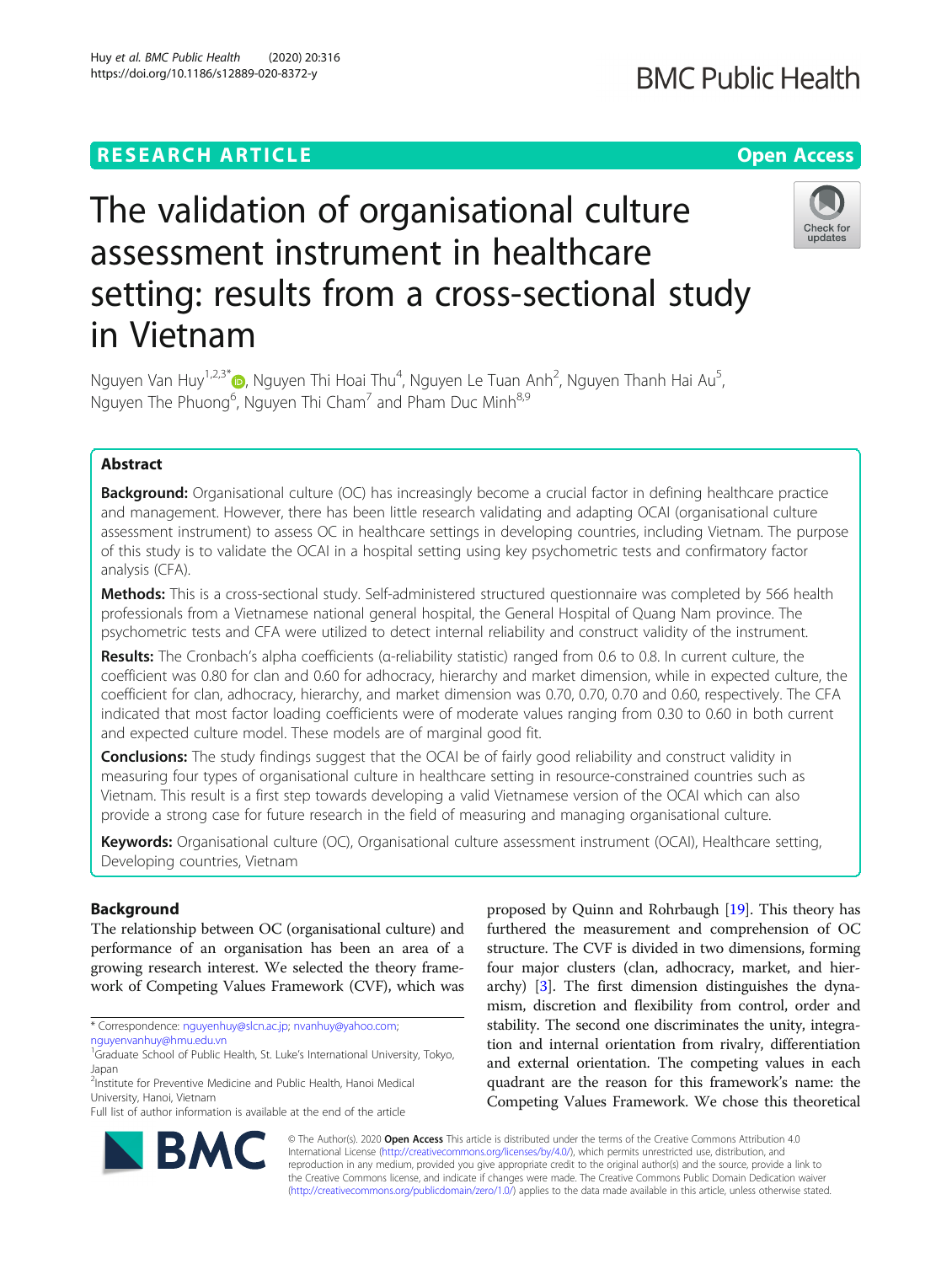model for a variety of reasons. First, it is an evidencebased framework as it was developed based on research showing both face and empirical validity. Second, the CVF can fit diverse types of organisational settings and is utilised to measure types, congruence, and strengths of OC using commonly associated terms: the core cultural values, interpretations and assumptions that characterise organisations [\[3](#page-7-0)]. It also provides a framework for studying and understanding OC that can reflect a mixture of multiple cultural types as well as diverse characteristics of a particular cultural type [\[6](#page-7-0), [8](#page-7-0), [13\]](#page-7-0). Last, but not the least, as OC tends to develop over time with the adaption and responses of members to the environment, the CVF is a conceptual foundation that can fit a variable context and as a result be applied for research and facilitation of OC change and OCAI being discussed below is among the tools developed from such a framework [[19](#page-7-0)].

Clan Culture (CC), which is identified by the flexibility and internal focus aspects of the CVF, is typical of a family-style organisation with a friendly working environment. Leaders play the role of mentors and facilitators. Employees are committed, and focus on the long-term benefit of individual development. Teamwork, cohesion, and loyalty are important aspects of this culture. Adhocracy Culture (AC), characterised by the flexibility and external focus aspects of the CVF, is typical of a dynamic and creative working environment. Leaders are seen as innovators and risk takers. Employees accept the challenge, want to make a difference and can be seen as very aggressive, with a desire to lead. Commitment to experimentation and innovations, high specialisation and rapid change of organisation are the key aspects of the Adhocracy Culture. The internal focus and stability aspects of the CVF are describe in Hierarchy Culture (HC), which is a serious and organised work environment, similar to governmental organisations. Leaders are proud of their workplace and play the role of coordinators, supervisors. Employees are highly aware and compliant to the principles and procedures of the organisation. Stable development, efficiency and control, rules and policies are the key aspects of Hierarchy culture. The last one - Market Culture (MC), which is defined by the stability aspects and external focus of the CVF, is typical of a results-oriented workplace. Managers are hard-driving competitors and producers. Employees focus on success and achievement. The important aspects of this culture are long-term concern for competitiveness and winning [\[3\]](#page-7-0).

To measure the current OC and its cultural preferences, Cameron and Quinn have developed the Organizational Culture Assessment Instruments (OCAI) based on the CVF. This instrument was created in order to measure the OC aspects in the present situation and to meet the wishes of employees [\[3\]](#page-7-0). OCAI, a classification approach [\[12](#page-7-0)] was developed to evaluate OC with six core attributes: Dominant Characteristics; Organisational Leadership; Management of Employee; Organisation Glue; Strategic Emphases; Criteria of Success. The questionnaire includes 24 items divided into four alternatives, which correspond with the four cultural types labelled Clan, Adhocracy, Market, and Hierarchy [\[3](#page-7-0)].

Many studies still have limited evidence for validating an instrument measuring psychology properties such as OCAI [[5\]](#page-7-0). Previous studies used Vietnamese version of OCAI to measure OC in Vietnam. However, it requires more effort than a literal translation to develop an acceptable instrument for another cultural group [[11,](#page-7-0) [23](#page-7-0)]. Most of these studies did not clarify the way of each item in the OCAI was translated and the translated version was validated by which methods. When the OCAI is used in a different country, culture and sample from the original instrument, its psychometric properties, including reliability and validity, have to be re-examined [[7\]](#page-7-0). Unfitting translation processes could lead to biased or misguided study outcomes [\[4](#page-7-0), [15](#page-7-0)]. In addition, there has been a growing need for standard and validated practices for a translated psychometric scale in a healthcare setting in developing countries such as Vietnam. Therefore, we conducted this study in order to validate the OCAI in a healthcare setting as a first step towards establishing a valid a Vietnamese version of the OCAI. This study also serves as a valid basis for future studies in the field of measuring and managing OC.

# **Methods**

# Study design

This cross-sectional design study employed quantitative research methods and was conducted in Quang Nam province's General hospital from April 2016 to July 2017.

# **Participants**

All health staffs working in the hospital were approached for data collection. Of 701 staff eligible for interview, 566 people agreed to participate in the research, reaching a participation rate of 80.7%. The sample of 566 participants met the minimum power requirement for analysis.

## Research instrument

The OCAI was chosen in this study [\[3](#page-7-0)] because it's abilities of describing the culture depending on alignments and identifying the expected pattern between culture factors and other organizational variables of interest. In addition, OCAI is one of the instruments can assess culture with demonstrated adequate internal consistencies and evidences for aggregating individual data to be representative of the organisation as a whole [\[10](#page-7-0)].

The OCAI developed by Cameron and Quinn [\[3](#page-7-0)] was translated and reworded to create an appropriate and comprehensive Vietnamese version. We employed self-administered questionnaire to collect data. Eligible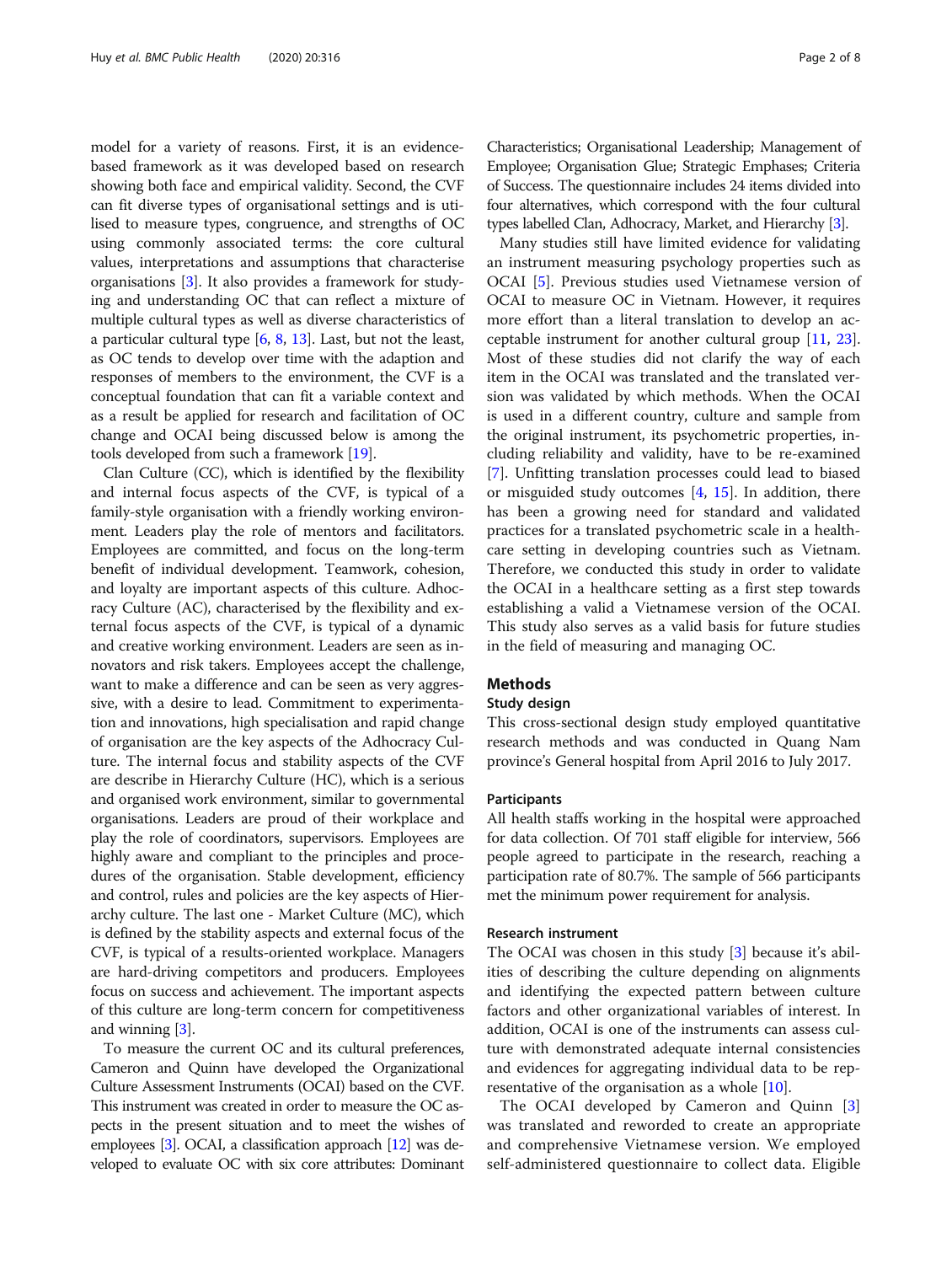participants were invited to the hospital's meeting room of and were introduced to the purpose of this study as well as the instrument. Researchers ensured the privacy of the meeting place and no exchange of information among participants was allowed during the survey. All questionnaires were completed by participants and transferred to research team.

#### Key measures and data analysis

The six attributes of OC, Dominant Characteristics, Organisational Leadership, Management of Employee, Organisation Glue, Strategic Emphases, Criteria of Success, were evaluated by using OCAI with 24 items [[3](#page-7-0)]. Within each component, there were 4 statements, each of which represents one type of OC. Participants were asked to distribute 100 points between 4 statements to indicate their organisational relevance. First they were asked about culture perceptions of their current organisations by 24 item questions/statements. Respondents were then asked again but for their ideal or expected organisational practices. After all steps, 24 items were regrouped to form 4 types of OC, CC, AC, HC and MC, each of which had 6 statements. Because of its compromise, a higher score of one type of OC means a lower score of another one.

The instrument was assessed according to two main criteria, reliability and validity. The correlations between the four dimensions of current and expected organisational culture were tested to confirm the consistency of the CVF and that the data was appropriate for factor analysis. Cronbach's alpha coefficients (α reliability statistic) were calculated for all the culture types, and the internal consistency indices were demonstrated as sufficient as they ranged from 0.6 to 0.8  $[3]$  $[3]$  $[3]$ . Two kinds of validity were analysed in our study, construct and face validity. Face validity was satisfied based on the results of two activities, a pilot survey among 30 participants and a review by senior researchers involved in this study. There was no much change in instrument contents after pilot. To assess construct validity, CFA (confirmatory factor analysis) was utilized for both the current and ideal organizational culture data. CFA was performed not only to assess construct validity, but also to refine measurement instruments. Construct validity refers to the extent to which an instrument measures what it means to measure as defined by a theory [[18](#page-7-0)]. The CFA was conducted two times using data of the current and expected OC to evaluate whether the culture conformed to the hypothesised OCAI model. The unidimensional models with all indicators loading onto a single factor then were used to assess the fit of the four-factor model. Our data is suitable for factor analysis as we achieved a more-than-23-time ratio of our sample of 566 participants over 24 OCAI items (the minimum required of at least 5 to 10 times the amount of items in the CFA model [[14\]](#page-7-0), most of the correlations were of statistically significant moderate levels and there were no outliers in the data [[22](#page-7-0)].

Data was checked and entered by Epi data 3.1 and was analysed by using STATA 10.0. Prior to the analysis, all assumptions were tested to ensure the model fit by considering the value of  $\chi$ 2/df, Standardized Root Mean Square Residual (SRMR), Comparative fit index (CFI) and Root mean square error of approximation (RMSEA). AMOS version 20.0 was used to test model re-assessment for both current and expected cultural model that created the factor loading coefficients between each item and between dimensions.

## Research ethics

This study was ethically and scientifically reviewed and approved by Hanoi Medical University according to Decision No. 5403/QD-DHYHN dated 06/12/2016. All participants received information of the purpose and methods and their right to refuse participation at any time. We obtained their verbal informed consent as the principal investigator is currently working at this hospital and all participants agreed to support the study and as this study is part of research agenda of the hospital to improve healthcare quality. They were re-affirmed that their participation was voluntary, that their anonymity was maintained, and that their refusal would not affect their health care.

# **Results**

# The selected socio-demographic characteristics of the sample

Among the 566 respondents enrolled in the survey, majority are female (72.4%), quite young (mean age of 31.9 years old) and married (80.7%). Most of respondents have intermediate degree (39.4%), followed by college degree (33.6%) and university degree (27%). The ratio of managers and staff is one-ninth (10.3 and 90.7%) and most respondents having more than 5 years of working experience with workplace inside the laboratories.

# The reliability and validity of OCAI

Table [1](#page-3-0) indicates that all correlations are consistent with the CVF and statistically significant in both current and expected culture. For instance, in the current culture, the correlation between the clan and adhocracy culture is − 0.44, clan and market culture is − 0.39, clan and hierarchy culture is − 0.43, adhocracy and market culture is − 0.10, adhocracy and hierarchy culture is − 0.12, market and hierarchy culture is − 0.29. In the expected OC, the correlations between dimensions are also significant, but most of the correlations are negative. The data is therefore appropriate for factor analysis.

Means, standard deviations and Cronbach's alphas for each of the current culture factors and expected culture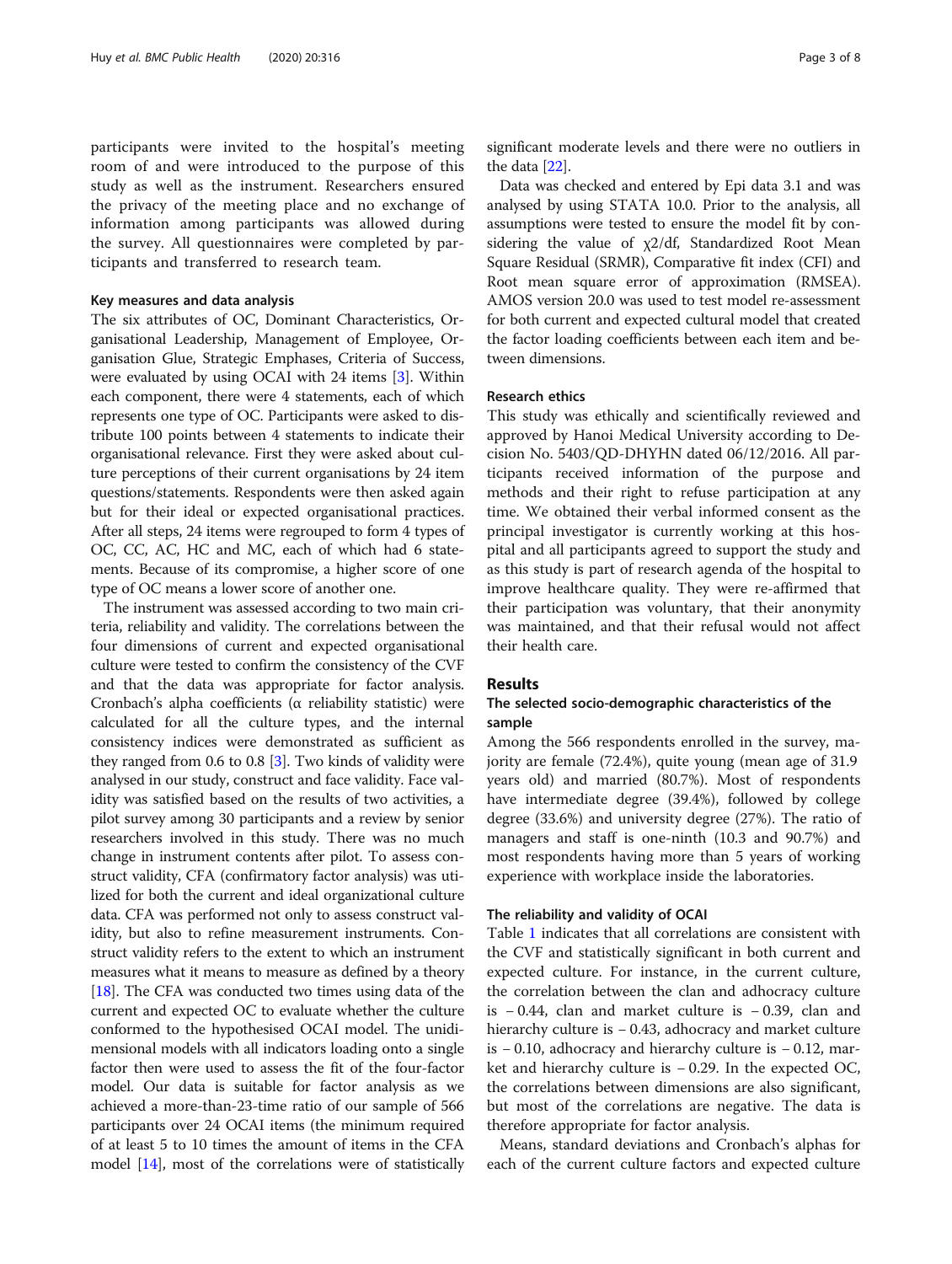| Culture              | Current OC        |                   |                          |                          | Expected OC              |          |          |          |
|----------------------|-------------------|-------------------|--------------------------|--------------------------|--------------------------|----------|----------|----------|
|                      |                   |                   |                          | 4                        |                          |          |          | 4        |
| 1. Clan Culture      | $\qquad \qquad =$ |                   |                          |                          | $\overline{\phantom{0}}$ |          |          |          |
| 2. Adhocracy Culture | $-0.44*$          | $\qquad \qquad =$ |                          |                          | $-0.30*$                 | -        |          |          |
| 3. Market Culture    | $-0.39*$          | $-0.10*$          | $\overline{\phantom{0}}$ |                          | $-0.60*$                 | $0.18*$  |          |          |
| 4. Hierarchy Culture | $-0.43*$          | $-0.12*$          | $-0.29*$                 | $\overline{\phantom{0}}$ | $-0.18*$                 | $-0.50*$ | $-0.23*$ | $\equiv$ |

<span id="page-3-0"></span>Table 1 Correlations of the OC Dimensions

 $*_{p}$  < 0.05

factors are shown in Table 2. In general, clan culture and market culture are favourably chosen by the participants for the present culture (Mean = 26.60). At the same time, participants chose clan culture as the expected culture for future workplace (Mean = 31.50). Each Cronbach's alphas coefficient is satisfactory compared to normal standards of reliability, statistical significantly. In current culture, the coefficient is 0.80 for the clan culture and 0.60 for the remaining. In expected culture, the coefficient for the clan, the adhocracy, the hierarchy, and the market culture is 0.70, 0.70, 0.70 and 0.60, respectively. In other terms, respondents are more likely to rate their organisation's culture consistently across the various questions on the instrument.

Table [3](#page-4-0) shows the results of CFA analysis for both current and expected culture data to assess the model fit indices. We tested all the prior assumptions and had the met results for conducting the analysis. The unidimensional models showed the  $\chi^2$ /df for both current and ideal culture data is higher than three as a good model fit required. Therefore, the unidimensional models are not considered a good model fit for both current and ideal data. The CFA for the four-factor CC and EC data seemed to have a marginal good fit  $(\chi^2/df < 3;$  SRMR varied from ten to  $14$ ; CFI was below 0.8, RMSEA = 0.12 for EC).

Figures [1](#page-4-0) and [2](#page-5-0) illustrated a model re-assessment for CC and EC model using AMOS version 20.0. As seen in the CC data, the factor loading coefficients are in moderate correlation  $(0.3 < β < 0.5)$  except for Adhocracy two, Market two and Hierarchy two ( $\beta = 0.27$ ;  $\beta = 0.22$ ;  $\beta =$ 0.28); the correlations between factors are negative; most correlations between factors are moderate to strong. Regarding the EC data, the factor loading coefficients of Market two and Hierarchy two are under moderate ( $\beta$  = 0.19;  $β = 0.21$ ). Most correlations between factors are strong except for the correlations between Clan to Market which are slightly weak. These results suggest the OCAI to be of fair construct validity.

# **Discussion**

To our knowledge, this study is the first to validate the OCAI in healthcare setting in a developing country as Vietnam. The study suggests that the Clan culture stands out to be the most dominant one in both current and expected culture, followed by the Hierarchy culture. The result shows the internally focus in organization, meaning that the respondents highly prefer the value of internal stability rather than having a position in a competitive context, which is commonly in state organisations or governmental organizations. There was a dearth of research data on OC in Vietnam. We identified only one study on OC which was conducted in a local commercial joint stock bank, Sacombank, in southern Vietnam [\[17](#page-7-0)]. Our study is consistent with that study in that Clan culture was most expected, followed by other culture types. However, in terms of current culture, Phuong found that hierarchy culture was reported as most commonly, while our study indicates that Clan culture remains dominant. This difference is understandable given different features between two settings – a for-profit, private economic entity versus a notfor-profit, public healthcare organization. To compare with other countries, our result is comparable with a study which administered the OCAI to 87 nurses [\[16\]](#page-7-0) and another study with the measurement of OC at the United states [\[2\]](#page-7-0). Also, a study conducted in 7 research laboratories affiliated with the University of Indonesia indicated that

Table 2 Means and Standard Deviations of Current Culture Factors and Expected Culture Factors

| Culture types     | Mean  |       |      | SD   |      | Minimum  |       | <b>Maximum</b> |      | a Reliability |  |
|-------------------|-------|-------|------|------|------|----------|-------|----------------|------|---------------|--|
|                   | CC    | FC.   | CC   | EC   | CC   | EC       |       | FC.            |      |               |  |
| Clan Culture      | 26.60 | 31.50 | 8.08 | 7.80 | 9.20 | 17.50    | 68.30 | 65.00          | 0.80 | 0.70          |  |
| Adhocracy Culture | 24.02 | 23.80 | 5.50 | 6.10 | 5.00 | $\Omega$ | 40.00 | 55.00          | 0.60 | 0.70          |  |
| Hierarchy Culture | 22.50 | 19.90 | 5.70 | 6.40 | 6.70 | $\Omega$ | 53.20 | 50.00          | 0.60 | 0.70          |  |
| Market Culture    | 26.6  | 24.80 | 6.20 | 6.80 | 5.00 | 7.50     | 45.00 | 61.70          | 0.60 | 0.60          |  |

CC Current Culture, EC Expected culture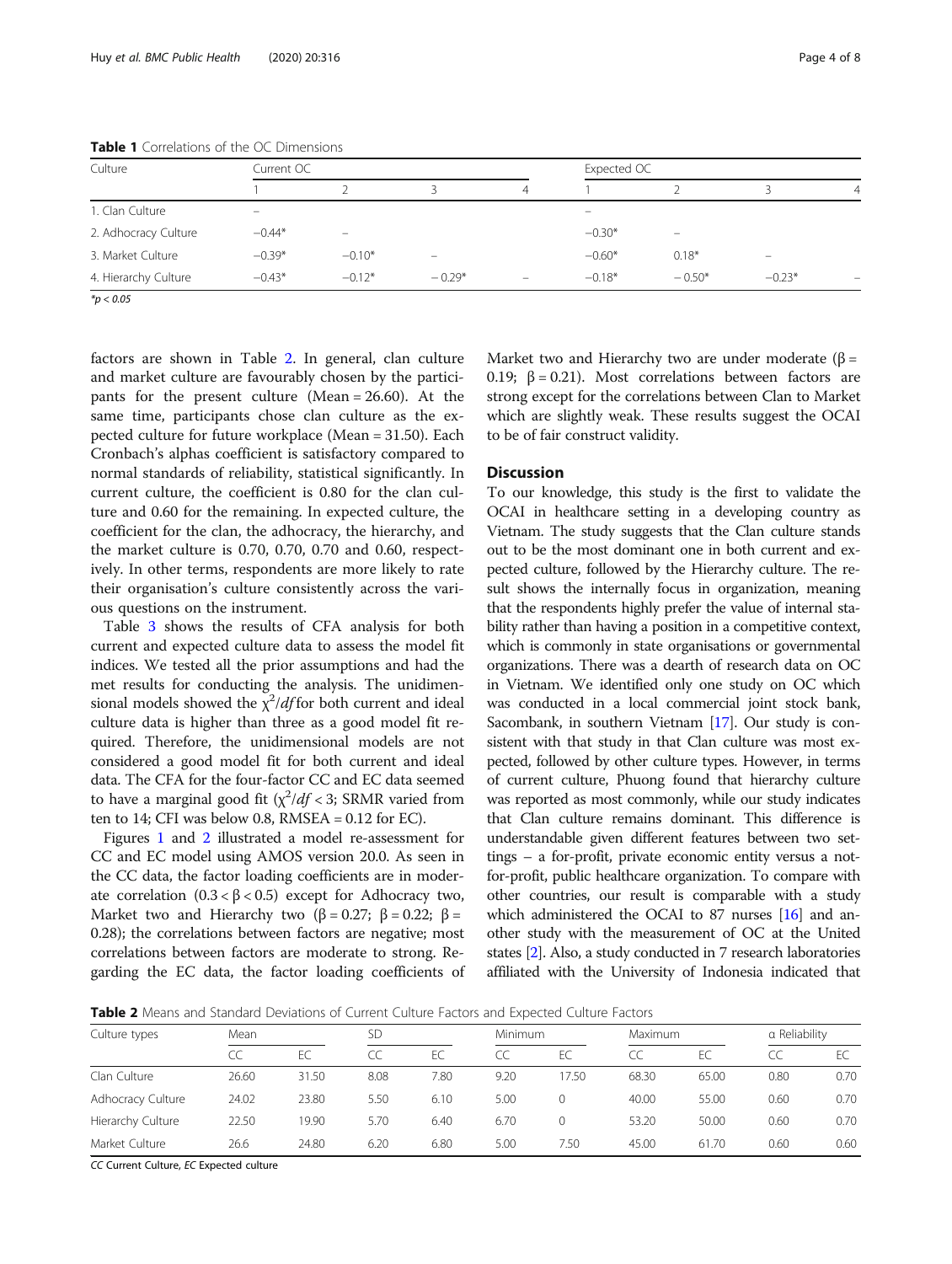| . .                                           |     |         |      |                   | . .              |                          |  |
|-----------------------------------------------|-----|---------|------|-------------------|------------------|--------------------------|--|
| Fit indices                                   | Df  | $X^2$   | р    | SRMR <sup>a</sup> | CFI <sup>b</sup> | <b>RMSEA<sup>c</sup></b> |  |
| Models                                        |     |         |      |                   |                  |                          |  |
| Current Culture                               |     |         |      |                   |                  |                          |  |
| Unid                                          | 252 | 7660.16 | .000 | 15.16             | 0.14             | 0.23                     |  |
| Four factor                                   | 246 | 649.1   | .001 | 10.0              | 70.0             | .10                      |  |
| ∆ Uni <sup>d</sup> - Four factor model        | 9   | 7011.06 | .000 |                   |                  |                          |  |
| <b>Expected Culture</b>                       |     |         |      |                   |                  |                          |  |
| Unid                                          | 252 | 7326.35 | .000 | 18.40             | .17              | .22                      |  |
| Four factor model                             | 246 | 626.50  | .001 | 14.00             | .80              | .12                      |  |
| $\Delta$ Uni <sup>d</sup> - Four factor model | 6   | 6699.85 | .000 |                   |                  |                          |  |
|                                               |     |         |      |                   |                  |                          |  |

<span id="page-4-0"></span>

| Table 3 Comparisons of Fit Indices between the Unidimensional and Conventional Models of Current and Expected Culture |  |
|-----------------------------------------------------------------------------------------------------------------------|--|
|-----------------------------------------------------------------------------------------------------------------------|--|

Note. <sup>a</sup>Standardised Root Mean Square Residual. <sup>b</sup>Comparative Fit Index. <sup>c</sup>Root Mean Square Error of Approximation. <sup>d</sup>Unidimensional

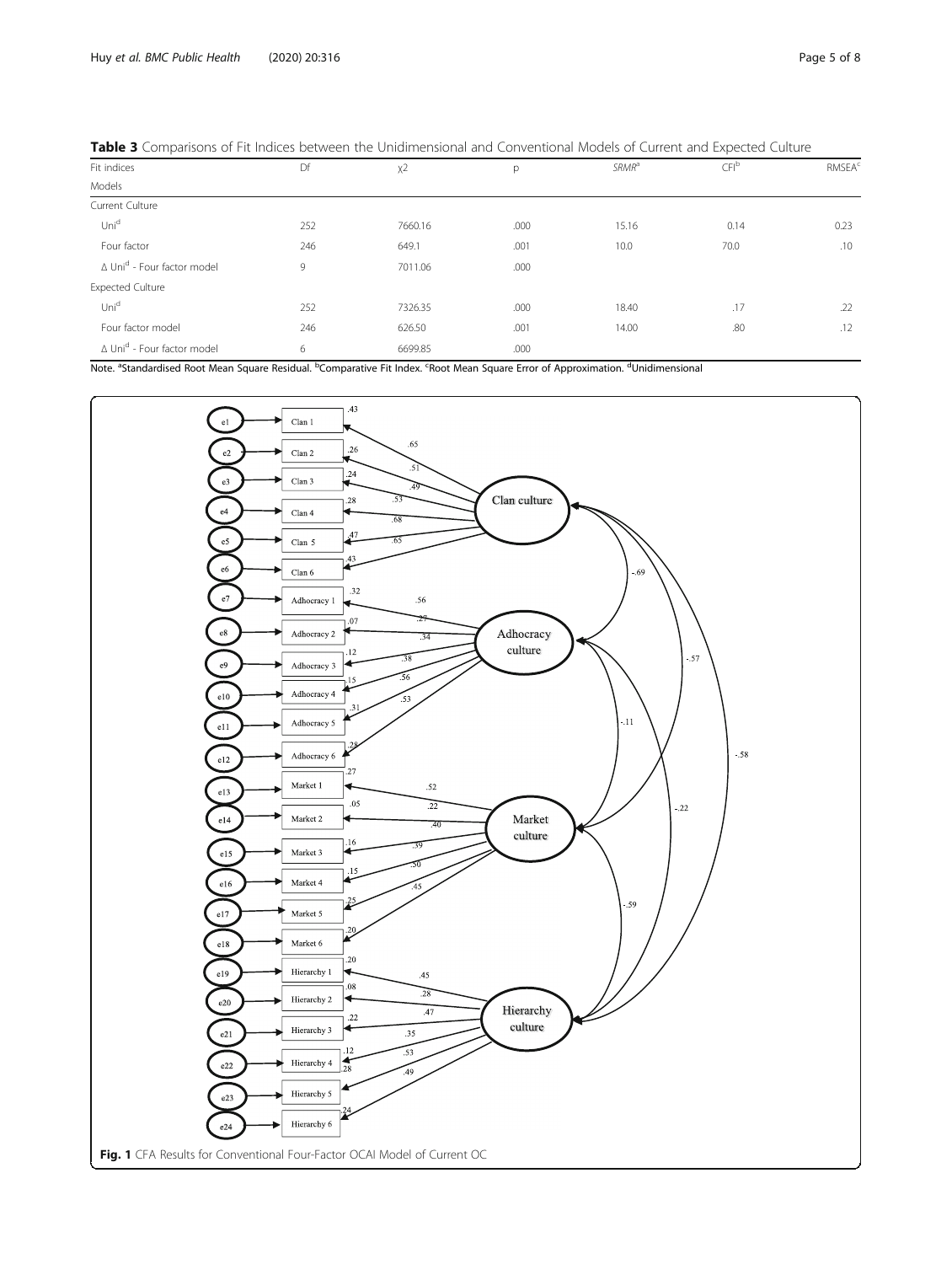<span id="page-5-0"></span>

clan culture was the most common and was desired among member of research laboratory [[1](#page-7-0)]. The CFA results of this study suggest that Clan culture has the highest correlation with the remaining culture, especially with the Market culture even though they lead in two opposite theoretical dimensions. All of the correlations were different from zero, even though there were a few implying weak relationships between these culture type factors. Thus, it could be said that the OC of hospital in Vietnam is the balance of all four types of culture, with the dominant type being Clan culture. Such balance might be due to the natural essence of public hospitals in Vietnam. Clan culture was most preferred because the staff acknowledge the organization as their second family, where they can share the common goals and

values with the expectation of being empowered by their leaders. The trusting and dependent relationships between the leaders and members of organisation also boost the adaptability, creativity and innovation of the hospital [\[20](#page-7-0), [21](#page-7-0)]. Apart from that, the public hospital, which was established and managed by the government, had to set out, to a certain extent, the principles and rules for the members to abide to. Market culture is also a dominant trait. Indeed, the current Government policy has been shifting the hospital financing from being subsidised to self-reliant, which enables the organisation to set their own economic goals.

Prior to our study, the validation of OCAI had been conducted for the English version [[9](#page-7-0)] and the Korean version [\[5](#page-7-0)]. Choi and colleagues validated the Korean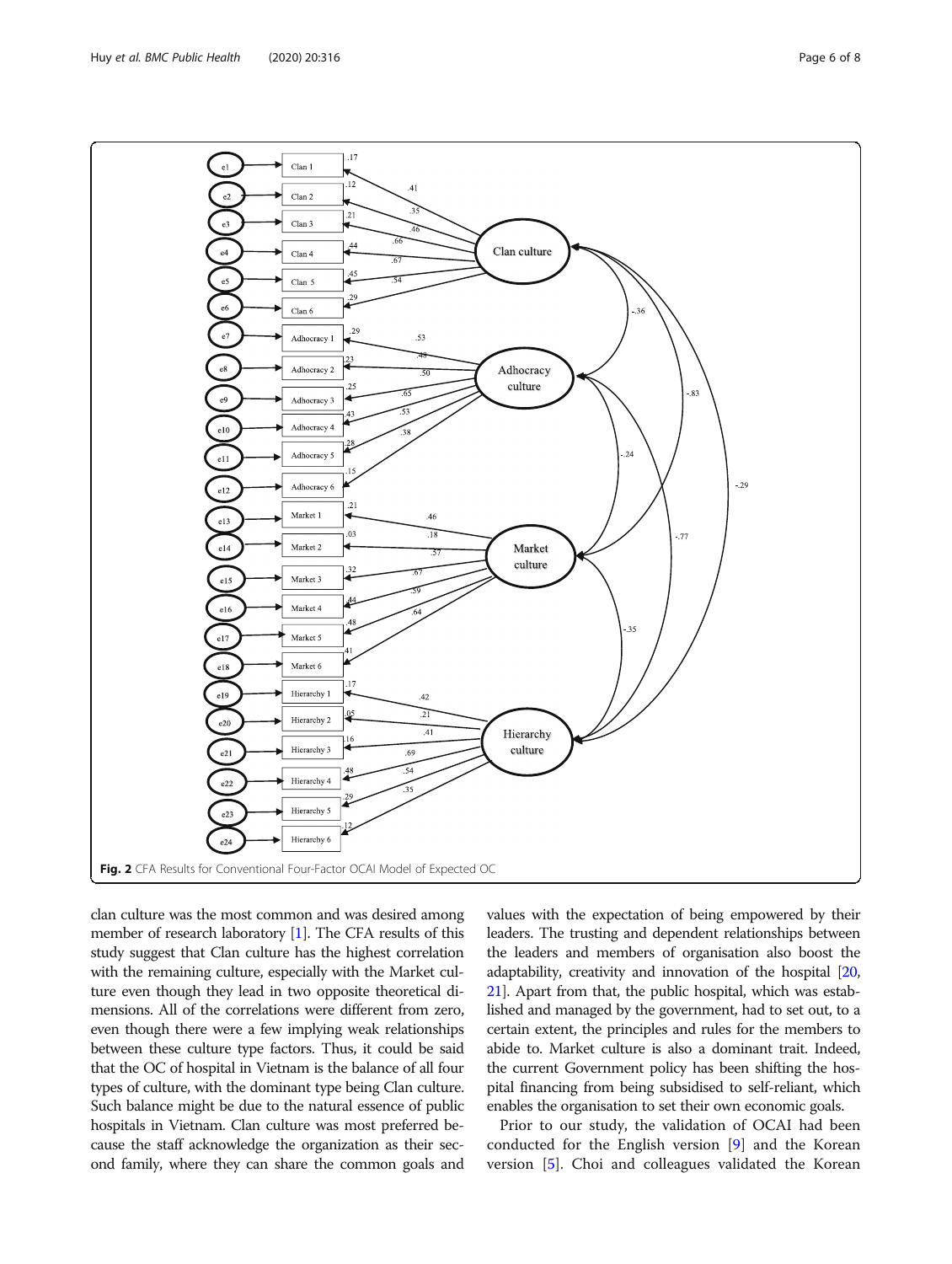version of OCAI by employing factor analysis and found moderate model fit with acceptable psychometric properties upon accepting a small sample size bias [\[5](#page-7-0)]. Meanwhile, Heritage and colleagues validated the use of OCAI within the Australian context. By using CFA, the study came to a conclusion that good model fit was acknowledged for both current and expected cultures [\[9](#page-7-0)]. The findings regarding the Vietnamese version of OCAI that we used in this study show fairly good internal consistency, which is demonstrated by high Cronbach's alpha coefficients, ranging from 0.6 to 0.8 in both current and expected culture. The results were on par with the previous validation studies of OCAI [\[5](#page-7-0), [9](#page-7-0)]. Moreover, it also indicates that the four-factor model has a higher fit than the unidimensional model in both current and expected culture. Such view was shared by the validation study in Australia [[9\]](#page-7-0). However, only some of the CFA indexes demonstrated the fairly marginal good fit of the same four-factor model for the application of OCAI in Vietnam health care settings. The results of CFA are also supportive of the fairly good fit of the model as the factor loading coefficients were in moderate correlation  $(0.3 < β < 0.5)$  and some are under moderate. The loading factor is lower compared to the study by Heritage and colleagues [[9](#page-7-0)]. There are multiple explanatory causes for the model getting only marginally good fit. It could be due to the translation of OCAI to the Vietnamese version used in this study. It came to our attention that the item two from CFA in both EC and CC had relatively poor fit in comparison with other items (Market two and Hierarchy two in EC and Adhocracy two, Market two and Hierarchy two in CC). Even though the translation was precise enough to carry the same meaning as the English version, we suspect that there would still be dissimilarities between the translated and the original content regarding the meanings and concepts of the words. Indeed, in some cases, several English words have the same meaning as one Vietnamese word or vice versa. Apart from that, the mechanism of wording and sentence structure is also different between the two languages. Misinterpretation of even a single word used in psychological instruments could create biases in the results or a methodological error that could have adverse effects on the findings of the studies [[5\]](#page-7-0). Therefore, the Vietnamese OCAI version used in this study might need further modification in order to have smaller dissimilarities with the English version and become a more precise OC assessment tool in Vietnam.

This study has some limitations that need to be considered when interpreting the results. Although efforts were made to include a relatively large number of respondents, the sample of this study might not be representative for the whole health care settings of the country. In addition, as the study was conducted in a public hospital, the respondents working here might consider their organisation to be more of a Hierarchy culture. Future research might need to take on a cross-national sample with respondents working not only in the public but also the private sector in order to have a better representation of the health care settings in Vietnam.

# **Conclusions**

The Competing Values Framework (CVF), which originally proposed [[19](#page-7-0)] and has advanced the measurement and comprehension of OC structure. Based on it, the OC Assessment Instruments (OCAI) was developed to measure the OC aspects in the situation of present and employee's wishes. Up to date, this instrument has been applied in different contexts around the world but in Vietnam, there is only one study applying this instrument to assess the OC in the banking sector. Our study aimed to validate the OCAI in healthcare setting of a developing country like Vietnam as a first step toward establishing a valid Vietnamese version of the OCAI and a valid basic for future studies in the field of measuring and managing OC. The results indicated that the OCAI had quite good reliability with Cronbach's alpha coefficients ranging from 0.6 to 0.8 in both current and expected culture. Regarding its validity, the translated version of OCAI showed a fairly good fit, with most of CFA loading factors of less than 0.60. These findings suggest that OCAI could be used to measure the OC. Future studies may also need to validate the OCAI in different sectors and settings.

#### Abbreviations

CC: Current Culture; CFA: Confirmatory Factor Analysis; CFI: Comparative fit index; CVF: Competing Values Framework; EC: Expected Culture; OC: Organizational Culture; OCAI: Organizational Culture Assessment Instrument; RMSEA: Root mean square error of approximation

#### Acknowledgements

We acknowledge the administrative support from Quang Nam Central General Hospital, Vietnam. We appreciate the research team to help conduct data collection. We thank the participants for providing responses to the questionnaire survey.

#### Authors' contributions

NVH and NTHA developed the proposal. NTHA conducted data collection. NVH analysed data and interpreted results. NVH, NTP, NTHT, NTC and NLTA drafted the manuscript. NLTA revised the manuscript. NVH, NTP, PDM and NTHT critically revised the manuscript. All authors read and approved the final version of the manuscript.

## Funding

This study was self-funded by the authors. We did not receive any source of funding for this study.

#### Availability of data and materials

The datasets generated during and/or analysed during the current study are available from the corresponding author on the reasonable request.

#### Ethics approval and consent to participate

This study was ethically and scientifically reviewed and approved by Hanoi Medical University according to Decision No. 5403/QD-DHYHN dated 06/12/ 2016. All participants received information of the purpose and methods and